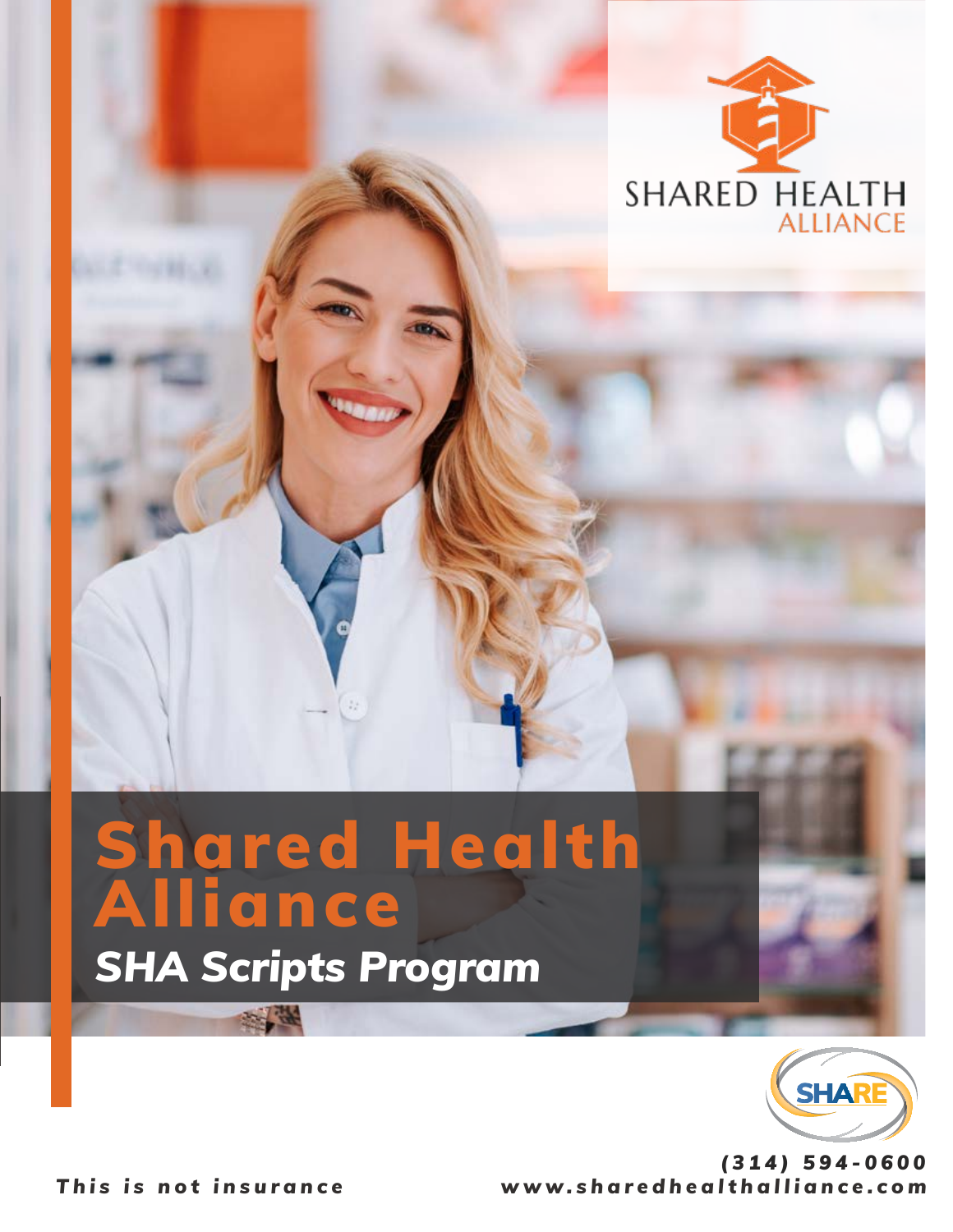

#### *This is not insurance*

| <b>Monthly Contributions</b> |              |               |
|------------------------------|--------------|---------------|
| <b>MEMBER</b>                | $MEMBER + 1$ | <b>FAMILY</b> |
| <sup>&gt;</sup> 39           | 543          | \$50          |



*Experienced advocates work on your behalf to help with high cost medications!*

*Includes a prescription discount card to fill your acute medications at the pharmacy!*

| $\mid$ SHA Scripts - Prescription Access |                                             |  |
|------------------------------------------|---------------------------------------------|--|
| <b>Diabetes Program</b>                  | <b>Diabetic Supply Access</b>               |  |
| <b>Low Cost Medications</b>              | Averaging less than \$5 for a 30 day supply |  |

#### *SHA Scripts - High Cost Medications*

*Members needing access to maintenance and specialty medications costing over \$150 per month work with a SHARE Scripts advocate after registering online. Advocates access these medications using our proprietary program.*

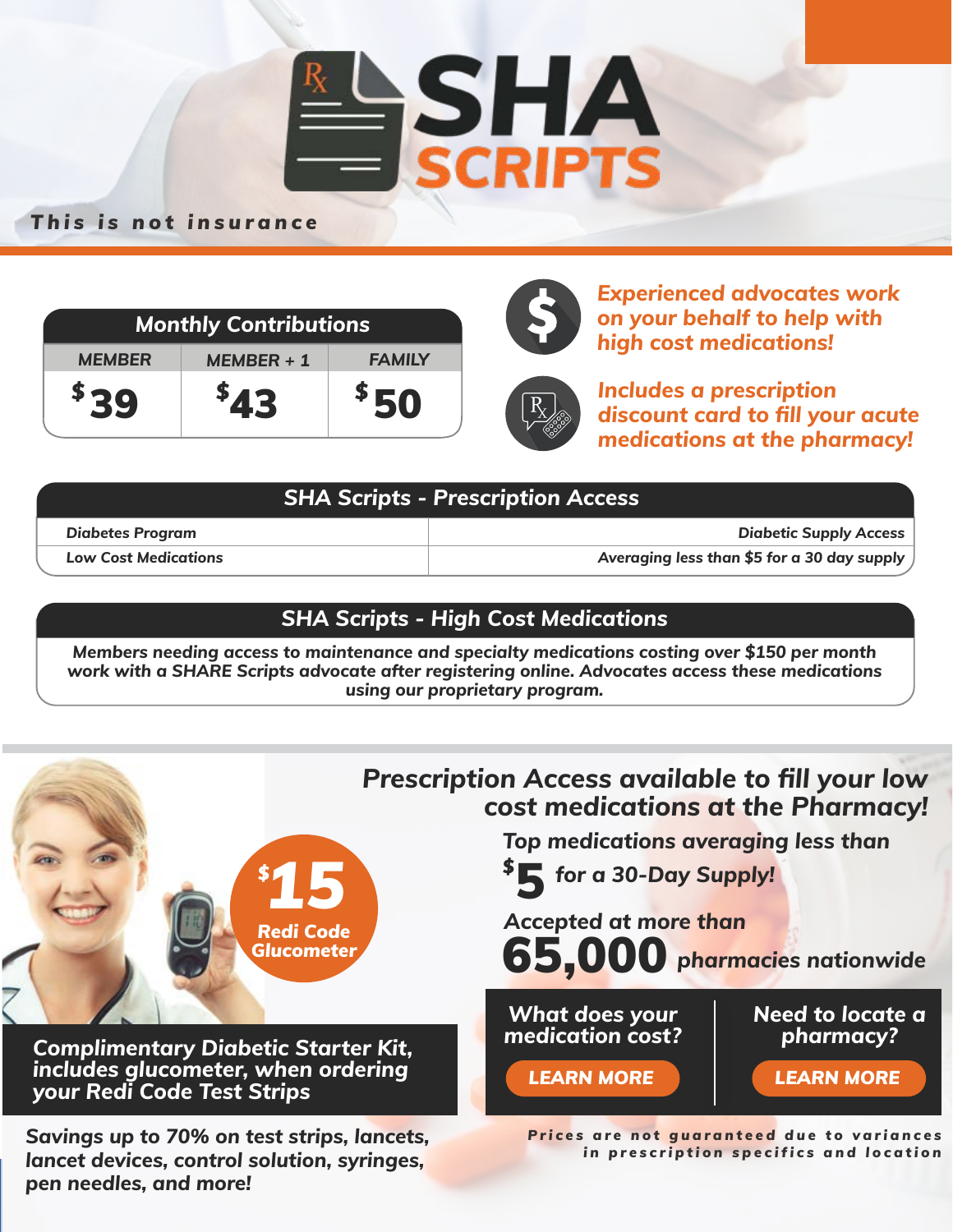

*Powered By SHARx*

# *Taking a high cost maintenance, brand or specialty medication?*



Our on staff pharmacist and advocates make sure you get the correct prescription filled.



Many members get their medications for free! Others receive their medications at 75% -90% off!



Easy to navigate online registration and tracking portal for fulfillment of medications.

#### *SHARx is...*

**An alternate Access Point to medications. SHARx is a program that works through multiple avenues to find your medication, providing a way for members to often get their medications for FREE! Drugs that are not free are typically available at 75% to 90% off retail. SHARx can access just about any maintenance medication, as well as specialty medications and orphan drugs. SHARx provides freedom from being financially crippled by high cost drug expenses.** 

#### *SHARx is not...*

**SHARx is NOT a Drug Card. SHARx cannot access medication at a pharmacy. SHARx is NOT a discount program. SHARx is NOT insurance. SHARx cannot guarantee access to free medications.**

### *An Integrated Approach to Healthcare with the Share App*



**Get your prescriptions filled and** delivered to your door

nearth share world and delivers<br>ssential benefits and solutions to